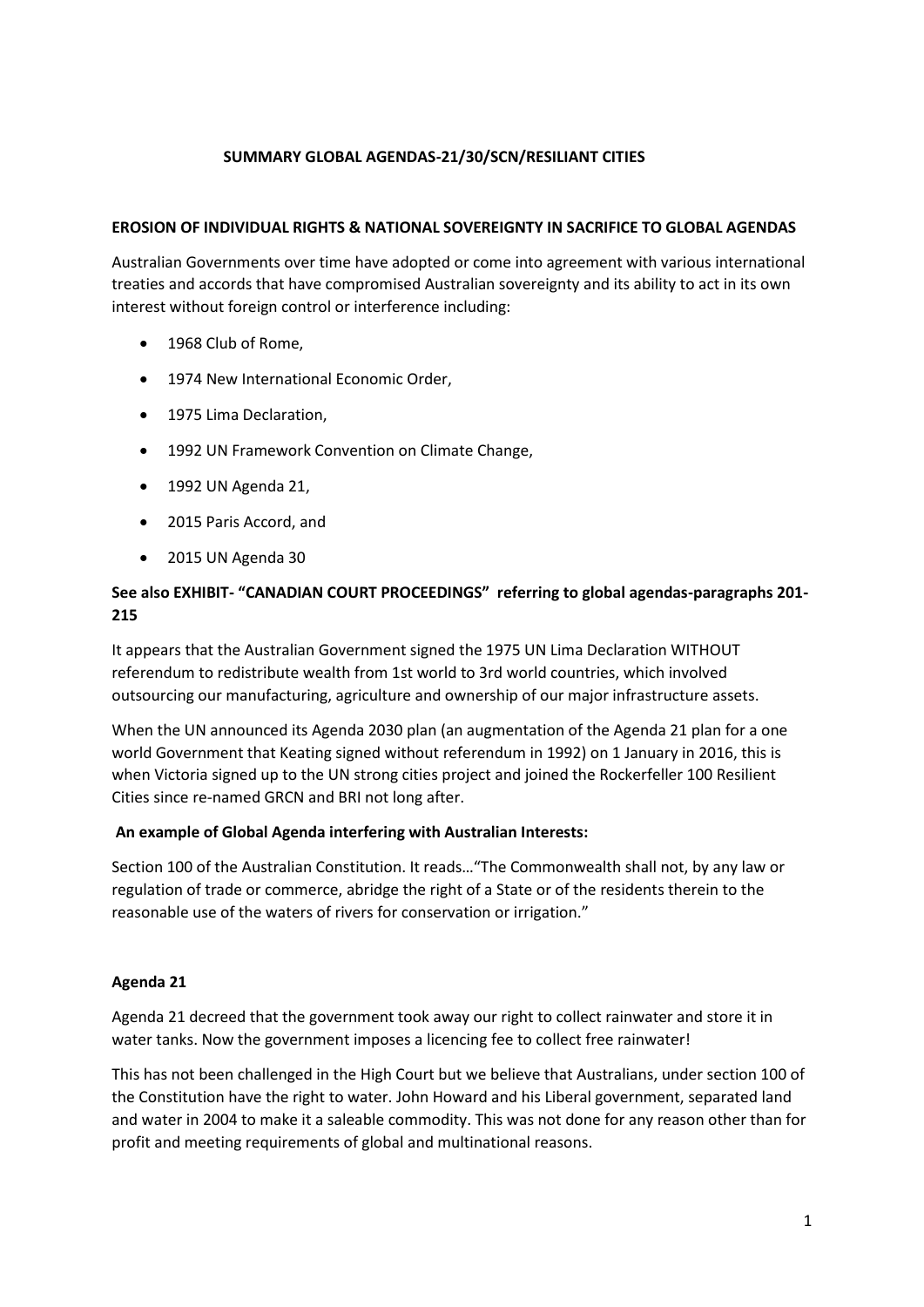### <https://sustainabledevelopment.un.org/post2015/transformingourworld>

1) A Res 70.1 Resolution of Agenda item 15 and 116 October 2015

2) Transforming our world: the 2030 Agenda for sustainable development

#### **Follow up agenda 2030**

The High-level Political Forum on Sustainable Development is the central UN platform for the followup and review of the 2030 Agenda for Sustainable Development adopted at the United Nations Sustainable Development Summit on 25 September 2015.

#### <https://sustainabledevelopment.un.org/hlpf>

#### **Overview of Agenda 21- One World Government**

The UN outlined their plans for a one world government in the Agenda 21 document. They recently updated it to Agenda 2030 which is designed to complement Agenda 21, and as such goes far beyond the original totalitarian aims of Agenda 21. Agenda 2030 has 17 Sustainable Development Goals and 169 targets that demonstrate the scale and ambition of this new universal Agenda.

The new Goals and targets came into effect on 1 January 2016 *(this is when Victoria signed up to UN strong cities )* and will guide the decisions we take over the next fifteen years. All of us will work to implement the Agenda within our own countries and at the regional and global levels, taking into account different national realities, capacities and levels of development and respecting national policies and priorities.

#### **Agenda 21 in 5 mins Rosa Koire**

<https://www.youtube.com/watch?v=thRD6YVCoLQ>

## **AGENDA 21/2030 (A.K.A SUSTAINABLE DEVELOPMENT)** - Implications for Australia

<https://cirnow.com.au/agenda-2130/>

**What is Agenda 2030** (Australia focus intro then recycles what is on the UN website)

<https://cirnow.com.au/agenda-2030/>

#### **Strong cities 2018 Report (Melbourne hosted)**

Launched at the United Nations General Assembly in 2015, the Strong Cities Network (SCN) is the first global network of mayors, policymakers and practitioners united in building social cohesion and resilience to prevent and counter violent extremism in all its forms. Led and facilitated by the Institute for Strategic Dialogue (ISD), it comprises more than 120 cities from across every major global region.

[https://strongcitiesnetwork.org/en/wp-content/uploads/sites/3/2018/08/SCN-Global-Summit-2018-](https://strongcitiesnetwork.org/en/wp-content/uploads/sites/3/2018/08/SCN-Global-Summit-2018-Report.pdf) [Report.pdf](https://strongcitiesnetwork.org/en/wp-content/uploads/sites/3/2018/08/SCN-Global-Summit-2018-Report.pdf)

<https://strongcitiesnetwork.org/en/city/victoria-australia/>